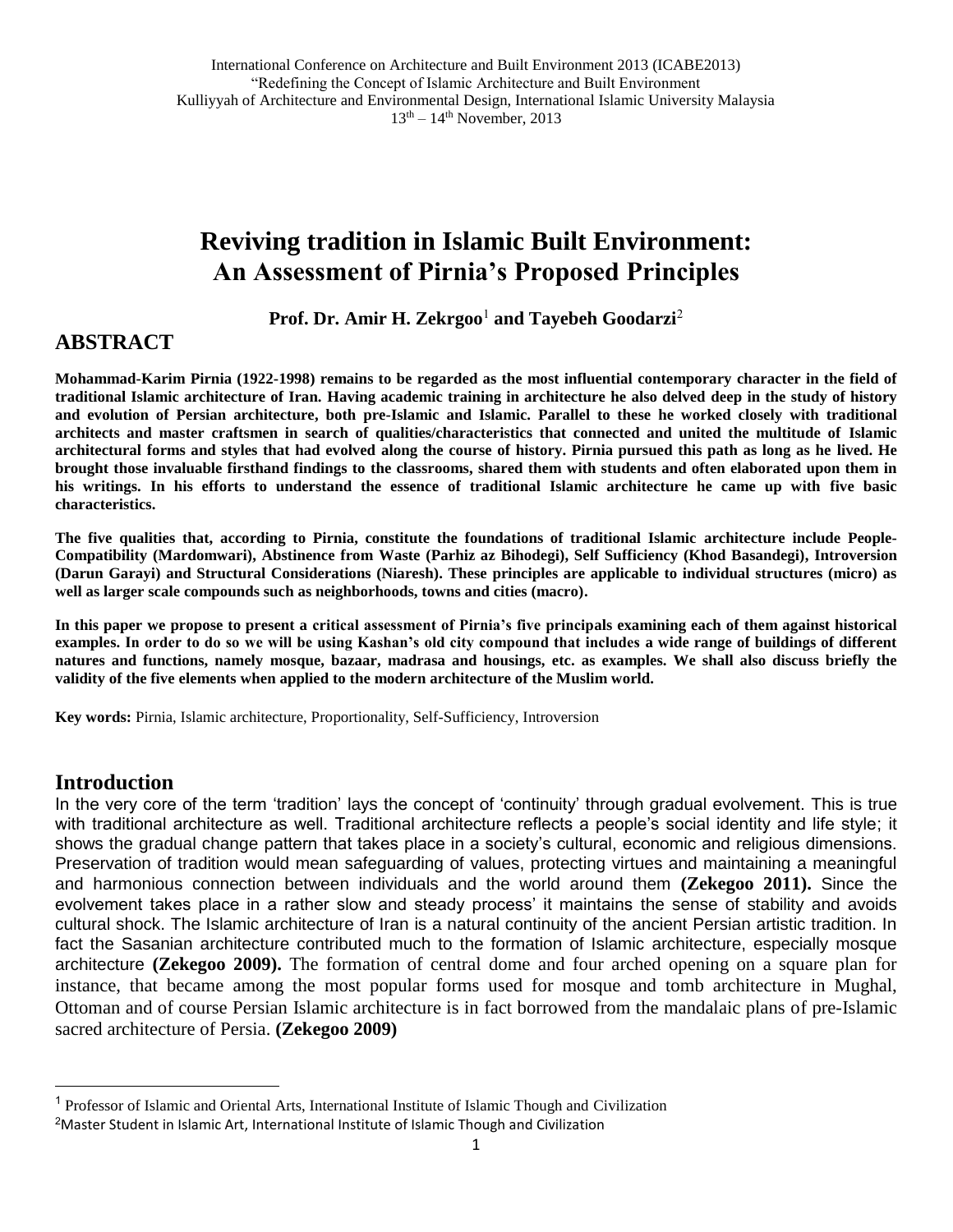Pirnia, in his lifetime efforts in studying, teaching and designing managed to extract and introduce principles that connect, relate and unify Iranian architecture; this is in spite of racial and cultural differences among peoples of different parts of Iran. He discussed the Iranian socio-cultural condition, the historical grounds, climate, religious factors and the aesthetic values and developed his five principles. These principles could be applied to different types of Iranian architecture such as mosques, houses, bazaars, public baths.

## **People-Compatibility (Mardomwari),**

 $\ddot{\phantom{a}}$ 

Pirnia often uses the term *Mardomvari* when he discusses the principles of Persian traditional architecture. *Mardomvār* is compound word: *Mardom (مردم) means 'people' while* the suffix *vār (وار)* suggests *'*compatibility'; it also means 'people-like' **(Mohammad Mo'in. 1972).** *Mardomvāri* would therefore mean a manner or style that is in harmony or compatible with the likes and needs of people. Pirnia considers this to be the first among his five principles.

*Mardomvāri (*people-compatibility*)* has been expounded by Pirnia at various levels. At one stage, in a high school textbook, **(Pirnia, 2003.1)** he explains that a traditional building must always be compatible with human anatomy, that is to say 'members of a building should be desirably proportionate with the human body and its needs'. **(Pirnia, 2003.1);** He provides details of specific rooms in a house that a traditional architect designs them in a manner to address specific needs of the residents. This is putting "functionality" above all other qualities in a building. Pirnia, having been a veteran architect, was of course well aware about the importance of function in any form of architecture – traditional or modern. However his stress on this aspect under the banner of 'People-Compatibility', and the study of the examples he provides convinces us that he actually meant something way beyond mere functionality. He gives example of a *sedari*<sup>3</sup> – a proper term for a bedroom in old traditional houses. He discusses the details such as shelves, niches, bedding storage compartment and goes as far as explaining the proportion of the width of the room in relation to the bedding and human body proportions. He further compares the low height of the ceiling of *sedari*, with that of *panj-dari*<sup>4</sup>- a high ceilinged spacious room that was designed to accommodate guests. He speaks about the conscious choice, by the architect, to allow for great volume of natural lighting for *panj-dari* as compared to the limited light exposure in *sedari. (Image 1)* It may be noted here that in many cases an entire long side of the rectangular *panj-dari* room, from floor to its

high ceiling, is covered with *orosi* (ارسی – (vertically sliding stained glass windows that often face the central courtyard of the house. On the contrary the three windows of the *Sedari,* with its low ceiling, located on the short side of the room, allows limited light appropriate for privacy. Also the names given to the rooms were mostly based on a 'proportional element' that is the fixed size of the doors. The terms 'with three doors' (*sedari)* or 'with five doors' (*panj-dari)* refer to this very fact. All door heights in residential buildings were built according to average human height. The size of the entrances had also direct impact in reducing interiorexterior temperature exchange, an important step in saving energy and fuel cost. Perhaps it was due to such

<sup>&</sup>lt;sup>3</sup> Persian term *sedari* (سهوری) literally 'with three doors' is a small room in traditional Iranian housing. It had an attached large closet for storage of bedding furniture.

<sup>4</sup> Persian term *panjdari* (پنجدری (literally 'with three doors' is a spacious room with high ceiling in traditional Iranian housing allocated for family gathering and guests.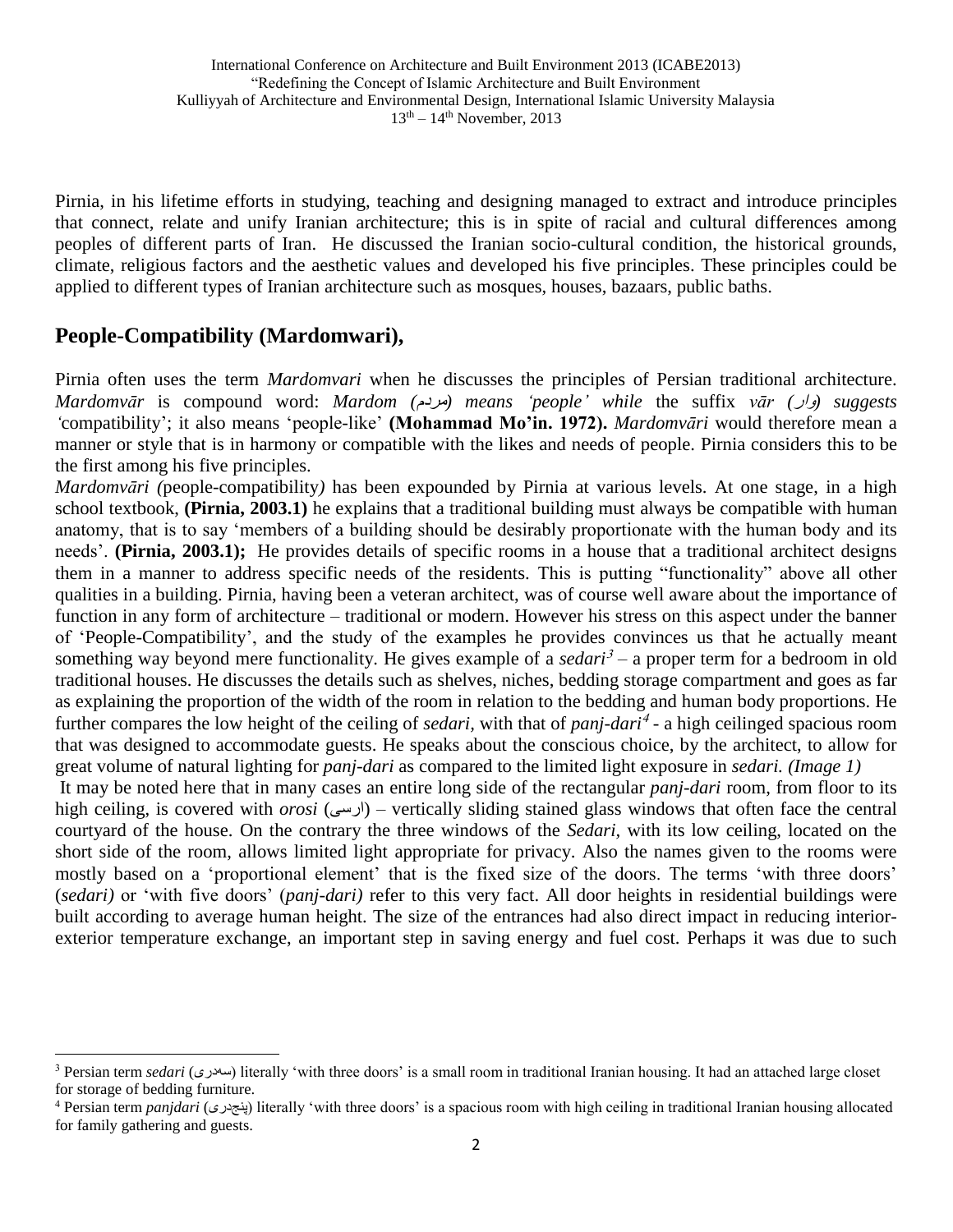considerations that some architects preferred to use "Humanism and Proportionality" <sup>5</sup>- a descriptive expression for Pirnia's Persian term *Mardomvāri –* rather than our more accurate translation "People-Compatibility".

## **Abstinence from Waste (Parhiz az Bihodegi)**

Waste in all traditional societies is looked down upon and in many religious traditions is regarded as a sin; it implies mindlessness and fatuous character. Qur'an describes believers as 'those who turn away from all that is absurd and frivolous (23:3).<sup>6</sup> The broad meaning of waste in architectural context covers a range of meanings – from construction material waste to wastage of space, light, heat etc. Aesthetic values, in most forms of traditional and indigenous societies, were valued only if they served purposes and complemented the meaning, function and structure of a building. So anything that is merely 'decorative' and does not serve a structural or even spiritual purpose will be considered frivolous. Pirnia gives example of *Gerehsazi*<sup>7</sup> with gypsum, clay, tiles and brick (that is usually regarded as 'decorative' elements) (Image 3) as *Ómood* (آمود) and *Andood* (اندود) – additions to the outer surface of the structure at the last stage – and regards them as fundamental parts of building (PIrnia, 2003.1). To this we can add *Karbandi (*کاربندی*(*, another element for meaningful beautification of the interior of the high rooms that has significant structural value. (Image 4) Luxurious *Orosi* windows add aesthetic quality to both the interior and exterior of the house through the magical effects of color and light defined within geometric patterns. Their functional quality in providing natural ventilation, allowing natural lighting throughout the year and, at the same time, defusing and transforming the strong summer sunshine into a spectrum of colorful rays is regarded as another example of abstinence from waste. (Image 5)

Even when it comes to the issue of functionality of space the principle of 'abstinence from waste' – that is rooted in a dominant worldview rather than a mere architectural concept – has always been a natural consideration. The logic behind naming rooms 'three-door-room' (sedari) and 'five-door-room' (panj-dari) instead of bedroom and living room, for instance, is to be found in the traditional concepts of space and function. The spaces in traditional housings were not designed to meet one specific need, but rather to serve multifunctional purposes. A traditional householder would argue that most spaces in a house can and should be utilized for different functions at different times according to the householders' needs. That if one limits the usage of a room just for resting in it at night it would mean that one is wasting the functionality of the space during daytime, when householders can utilize the place for other meaningful activities. Moreover, during different seasons (in cold or hot weather) the function of some of the spaces within a house changed. During winter the householders spent more of their house times in rooms that received as much sunlight as possible, and moved to rooms with least sunshine exposure in summertime.

Pirnia takes this principle back deeper in the history and extends it to ancient wisdom of architecture that has manifested in great monuments of the past. In Choghazanbil temple (1250 B.C), he argues, lowest part of walls have been covered with blue tiles not simply to decorate the monument; that glazed tiles were rather meant to protect the part of the building that was most exposed to the damp soil from deterioration, while the rest of the

 $\overline{a}$ 

<sup>5</sup> See " A Breif Survey on the Principles of Iranian Islamic Architecture" in *Archi-Cultural Translations through the Silk Road, Proceedings of the 2nd International Conference*, by Bahareh Hosseini & Atefe Zand Karimi, Mukogawa Women's Univ. Japan, July 14-16, 2012

<sup>6</sup> وَالَّذِينَ هُمْ عَنِ اللَّغْوِ مُعْرِضُونَ

<sup>7</sup> *Gerehsazi* (سازی گره (*or Gerehchini* (چینی گره (*are terms for geometric patterns of baked or raw clay, gypsum and the like that adorn the outer surface of a building.*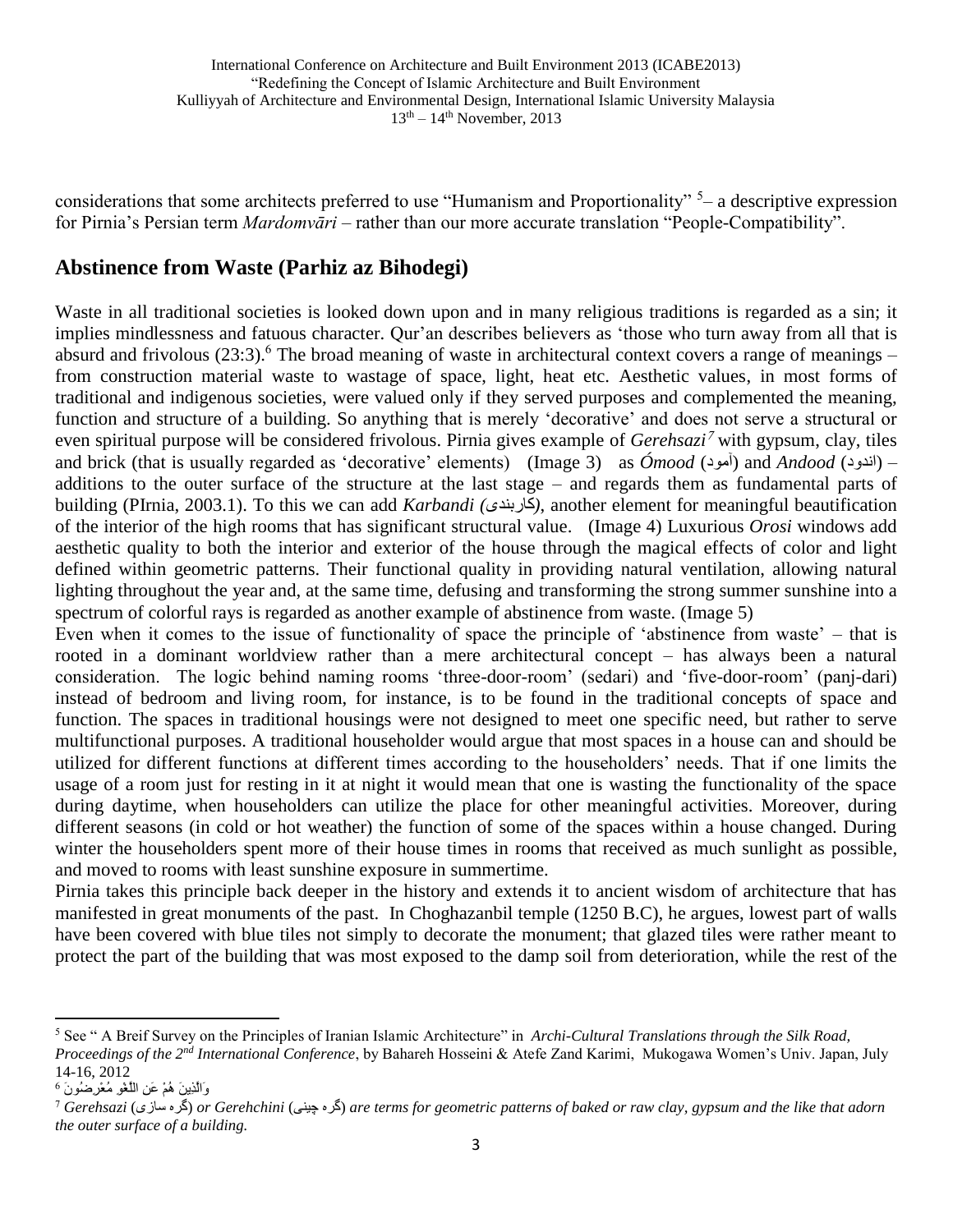building is covered entirely with bricks – a much stronger material for defense against the harsh climate of the area (Pirnia, 2003.1).

## **Self Sufficiency (Khod Basandegi)**

This principle is a natural continuity of the former two – all three spring from a worldview that cannot be associated exclusively with Iran or even Islam; they have their roots in collective human wisdom of traditional societies that are trans-cultural and even perennial. People were brought up to be able to stand on their own two feet in all stages of life. It was a matter of self-esteem to earn one's living by hard work and to be content with one's earning, however limited. To be self-sufficient meant strength, independence and peace of mind for the individual, and brought about respect and trust from the side of the community. This individual quality, in traditional mindset has more weight and value than glamorous possessions with bulks of debts behind them, which is associated with 'greed' – a grave personality flaw according to Islamic teachings and many other religious traditions, also one of the 'seven deadly sins' in Christian ethics. The entire concept is therefore linked to a traditional philosophy of life and from there it extents to the place of living – the house – and to architecture as a whole.

Self-sufficiency, or in Pirnia's Persian terminology khod basandegi (خود بسندگی), in architectural context, simply refers to conscious preference from the side of the architect to use locally available material from sources nearest to the construction site. There are three advantages, Pirnia says, in adopting this approach, namely efficient and speedy process of construction, harmony with the surrounding nature/environment, and finally faster and more convenient process of renovation or reconstruction **(Pirnia, 2003.1)**.

Self-sufficiency was so basically imbedded in the culture of construction that in numerous cases the architects instructed the workers to process the very soil from the site to be built and utilize it as construction material. In such examples, still available in a number of historical cities of Iran, the soil extracted through digging the foundation was refined, turned into clay, then molded into bricks that were used in raw (sunbaked) or fire-baked bricks eventually used for construction. Pirnia refers to Godal baghche in Yazd and a few historical houses in Kashan as examples of such practice **(Pirnia, 2003.1)**. (Image 6) Self-sufficiency in certain cases extended to innovation in making equipment and creative approaches in replacing established material – that have become rare or unavailable, for any reason – with other cheap and abundant ones . Alhagi, a wild desert-grown plant, locally known as camel-throne (شتر خار(, for instance, was used as a substitute for straw at the time of the latter's scarcity **(Qayyoomi, Abdullahzadeh, 2012)**. It is to be noted that mud-straw mixture was the main construction material in hot and dry weather of central and southern Iran.

## **Introversion (Darun Garayi)**

Introversion and extraversion are central themes in human personality theories in general and in psychological studies in particular. Introversion, at a personal level, may be defined as the "tendency toward being wholly or predominantly concerned with one's own mental life." <sup>8</sup> Traditional man saw introverts mostly as deep thinkers with analytical minds, who pondered before speaking but not so successful and comfortable when communicating with crowd. Introversion was also associated with creativity and inner energy. Many artists, writers and composers were in fact introverts – from social behavior perspective, but excellent communicators

 $\overline{a}$ 

<sup>8</sup> Extracted from Merriam Webster online dictionary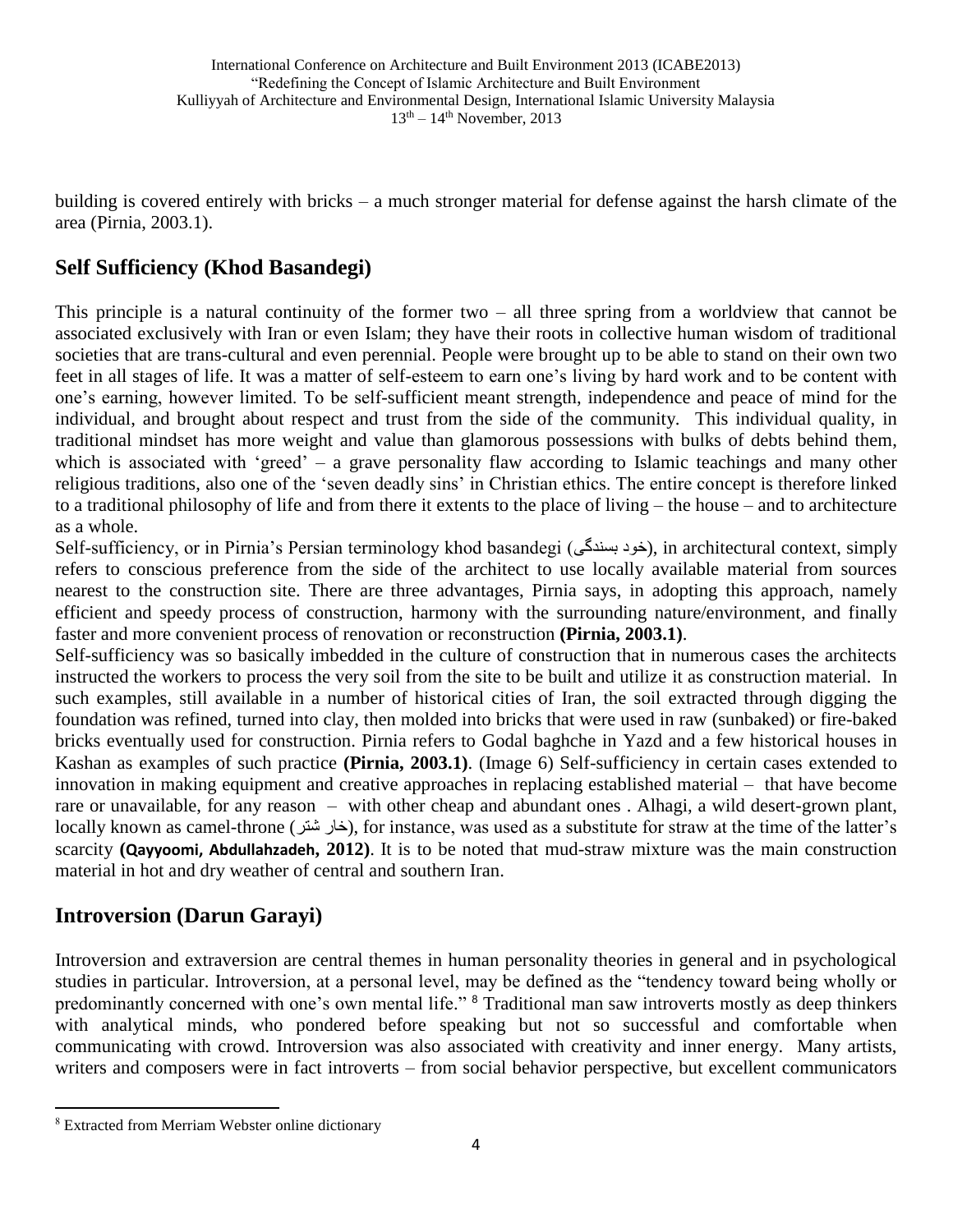through their art and in relation with intimates. The modern approach took a complete opposite position; it developed more regard and value for appearance and expression, hence promoting extroversion as an ideal form of personality **(Susan Cain, 2012)**. Both introversion and extroversion found manifestation in architecture, especially in houses that accommodate the smallest social unit, family.

Pirnia counts introversion among dominating qualities of traditional Iranian architecture, with minor exceptions in areas like Kordestan, Lorestan and Northern Iran **(Pirnia, 2003.1)**. He states two main reasons for this tendency, the first and most important one being 'respect for people's private life **(Pirnia, 2003.2)**. Application of this aspect would have more tangible meaning when we see the issue from the standpoint of Islamic teachings. The Qur'anic code of action to abstain from entering other people's houses without their permission or consent (24:27) and the command to the believers, male and female alike, to "lower their gaze and to be mindful of their chastity" (24:30-31) brings the issue of privacy to a deeper level and inspires the Muslim architect to provide architectural interpretation for this religious, ethical and social concept. Climatic condition is the second factor that could prepare grounds for introvert architecture, Pirnia affirms, for "introvert houses are appropriate responses to dry climates with sandstorms and burning sun" **(Pirnia, 2003.1)** The most prominent manifestation of introvert architecture is the central courtyard surrounded from all for sides by the main structure of the house. Windows provide residents with the view of the courtyard beatified with a central pool surrounded by rose gardens and trees. This special setting promotes inner family life in a soothing private environment.

But, at the same time, provisions have been thought of for the outsiders who visit. To attend to both needs houses were divided into two distinct parts known as Andaroni (inner domain = اندرونی) and Birooni (outer  $domain =$ بیرونی(. Visitors and guest were received and served in the outer domain. (image 6)

The introvert setting is not confined to house architecture; it also extends to public buildings and complexes such as madrasas and bazars. These places too have been designed in such a way that the interiors are quite elaborate while from outside they modestly blend into the surrounding texture of the city. Madrasa of Aqa Bozorg in Kashan is an excellent example. Bazar of Kashan too follows the same patter; except for its high gate that is a functional need for ventilation the huge body of the bazaar – with so many passages and commercial divisions – is almost invisible. The only exceptions to this rule are the buildings of religious significance, especially mosques. The high domes of mosques and their tall minarets have been the dominating land mark of Iranian cities for so long. The features explained in this section are shared by a big number of historical cities of the Muslim world and may therefore be regarded among principles of traditional Islamic architecture as a whole.

#### **Structural and Proportional Considerations (Niaresh)**

Niaresh (نیارش), is that which holds the building together. In the terminology common among traditional Iranian architects, Niaresh includes three sciences: 1) knowledge of static (strength of material and structural calculations), 2) material science (knowledge of material for construction, sealants etc.) and 3) construction techniques **(Pirnia, 2003.1)**. The three were seen as a single body of knowledge, not as independent branches. Design, calculation and construction were regarded as interdependent sciences and were done collaboratively. In the same manner architecture and engineering were but a single body of expertise that also included aesthetics. In other words beauty, function and construction went hand in hand as a comprehensive single entity. A building had to be strong, address the functional needs of the residents, and respond to their psychological and spiritual aspects of family life. Proportionality was a key element.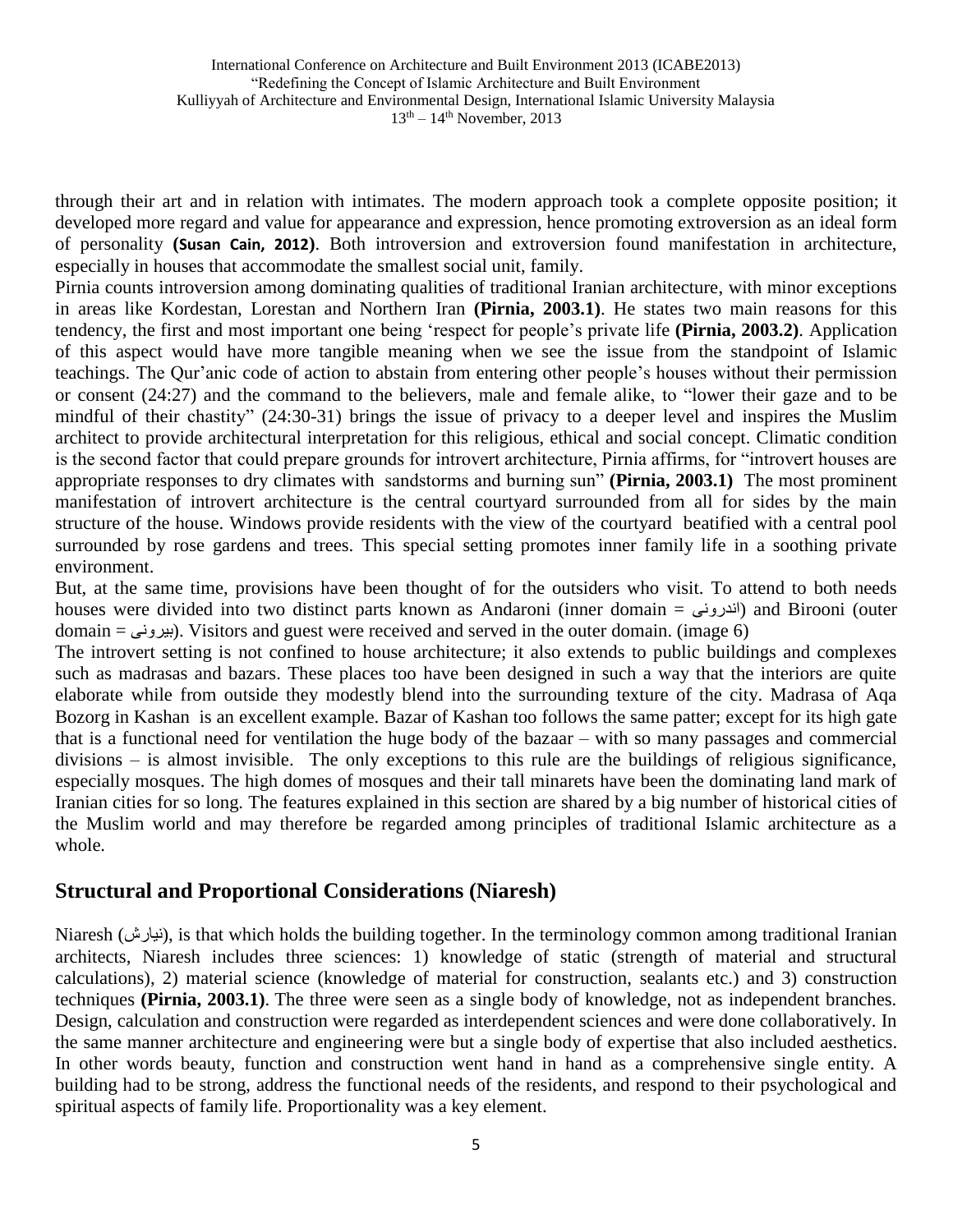To make everything 'proportional' a system known as Peymūn 9was used. Peymūn is a module based upon which the height of roof, size of rooms, surface of the yards etc. are calculated. Breadth of a door, for instance, is the standard module or peymūn for calculating its height; the same module dictates a rule of order and proportionality that runs through measurements of the rooms and the height of the ceilings and walls, roof covers and bays. In the same way a larger section of house was taken as a peymūn based on which the grand pattern of a house was developed. (Image 7)

### **Conclusion**

Pirnia developed his five principles based on a lifetime experience of working closely with the last generation of traditional architects, learning their techniques, understanding their way of seeing life and their perception of philosophy of architecture. He found that philosophy to be nature-oriented and, at the same time, humanistic. Two of his principles are more nature oriented while two others attend to human needs – individual and societal; the remaining one is more scientific, calculative and aesthetic in nature:

The two principles, "abstinence from waste" and "self-sufficiency" promote respect for nature and address the question of sustainability – a popular topic of discussion today. On the other hand, "people compatibility" initiates discourses on human needs – personal and social, while "introversion" stresses on securing rights of privacy for the individual as well as the family – the fundamental unit of society. The above four principles, in fact, introduce a worldview or a philosophy of life that is 'traditional' in its core; they may easily be applied to individual characters, social manners and ethics that are praised by most traditions and religions. The fifth principle, Niaresh, however, involves scientific and aesthetic aspects of architecture. Niaresh, which includes engineering, architecture and interior design, is the means through which the former four principles find physical and functional manifestation.

Despite the fact that the aforementioned principles have been introduced as characteristics of Iranian architecture, they can easily be counted as features of architectural settings in many regions that share same climatic factors and where people adhere to the traditional values in their lifestyle. The proposed principles are fundamental in comprehending Islamic traditional architecture and can be subject to further and more elaborate studies and deliberations.

## **Bibliography**

#### *Books*

 $\overline{a}$ 

Amir H. Zekrgoo (2011). "From Superman to Superior Man: Anthropology of Perfection in Traditional Cosmology, *Kanz Philosophia*, *A journal for Philosophy, Mysticism and religious Studies*. Jakarta : 2011Sadra International Institute in Affiliation with Islamic College for Advanced Studies (ICAS)- PARAMADINA, Volume I, Number 2, August-December, pp. 51-75.

Amir H. Zekrgoo. (2009). "Trans-Cultural Nature of Islamic Art," *Islam Hadhari: Bridging Tradition ad Modernity*, (ed. Mohd. Ajmal bin Abul Razak Al-Aidrus), International Islamic University Malaysia, Kuala Lumpur

<sup>9</sup> Peymūn (Persian = پیمون(و a colloquial term derived from *Peymāneh (*پیمانه *(means "measure"*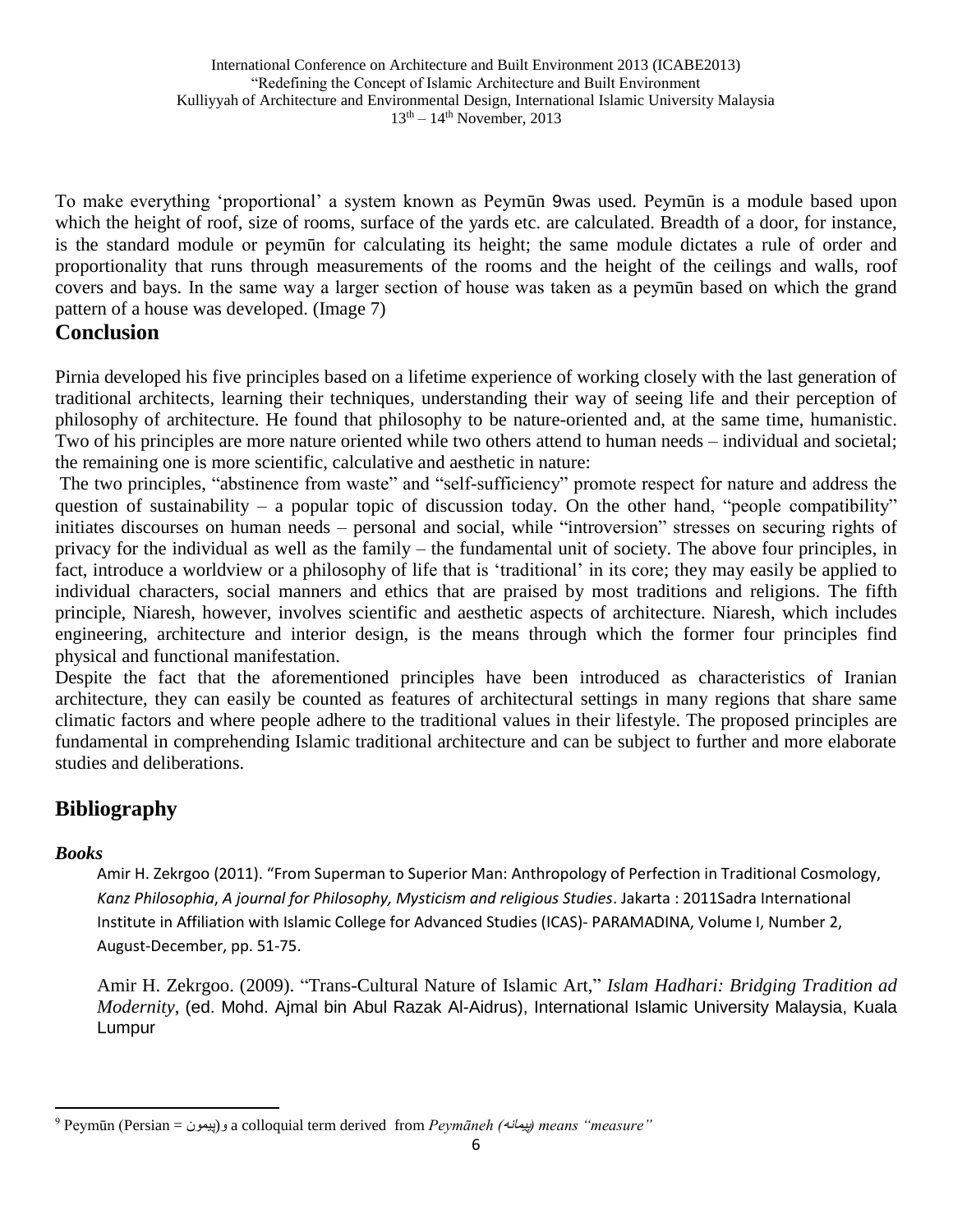Amir H. Zekrgoo (2001). "Manifestation of Mandala in Traditional Iranian Architecture and Music", in *Honar Nameh*, Quarterly Journal of Arts Research, University of Art, Tehran, Autumn 2001

Memarian, GH. (1993) An introduction to house typology in Iran: Courtyard houses. Tehran: Iran University of Science and Technology.

Mohammad Mo'in. (1972). *Farhang-e Mo'in.* Tehran: Amirkabir Press

Mohd Karim Pirnia. (1975) *Art of the Intermediate School: Characteristics of Iranian Architecture*. Tehran: Ministry of Education and Development.

Mohd Karim Pirnia. (2003.1). *Sabk Shenasi-e Me'mari-e Irani* , Gholam Hossein Memariani (compiled & edited). Tehran: Soroush Danesh Publication.

Mohd Karim Pirnia. (2003.2). Introduction to Iranian Architecture. Gholam Hossein Memariani (compiled & edited). Tehran: Soroush Danesh.

Seyyed Hossein Nasr. (1987). Islamic Art and Sprituality. Hampshire.

Susan Cain. (2012). *Quit: The Power of Introverts in a World That Can't Stop Talking*. discusses the Western impact on transforming 'a culture of character' to 'a culture of personality' and, how in the process extroversion was idealized while introversion was looked down upon.

#### *Articles*

Bahareh Hosseini , Atefe Zand Karimi. (2012) "A Breif Survey on The Principles of Iranian Islamic Architecture" 2nd International Conference, Mukogawa Women's Univ., Nishinomiya, Japan. July 14-16, 2012

Haji GHasemi, K. A. (2012) "contemplation in Iranian Islamic architecture and the way of understanding that", Soffe Magazine, No. 52, pp. 2-14.

Pirnia, M. Sabk Shenasy (Methodology), Journal of Art and Architecture, No. 10-11, Tehran, pp. 20-36, 1971.

Mehrdad Qayyoomi and Mohammad Mahdi Abdullahzadeh. (2012) "Roof, Land and People" the *Biannual Journal of Iranian Architecture*, No. 1 Spring & Summer. p. 9.

Amir H. Zekrgoo (2011). "From Superman to Superior Man: Anthropology of Perfection in Traditional Cosmology, *Kanz Philosophia*, *A journal for Philosophy, Mysticism and religious Studies*. Jakarta : 2011Sadra International